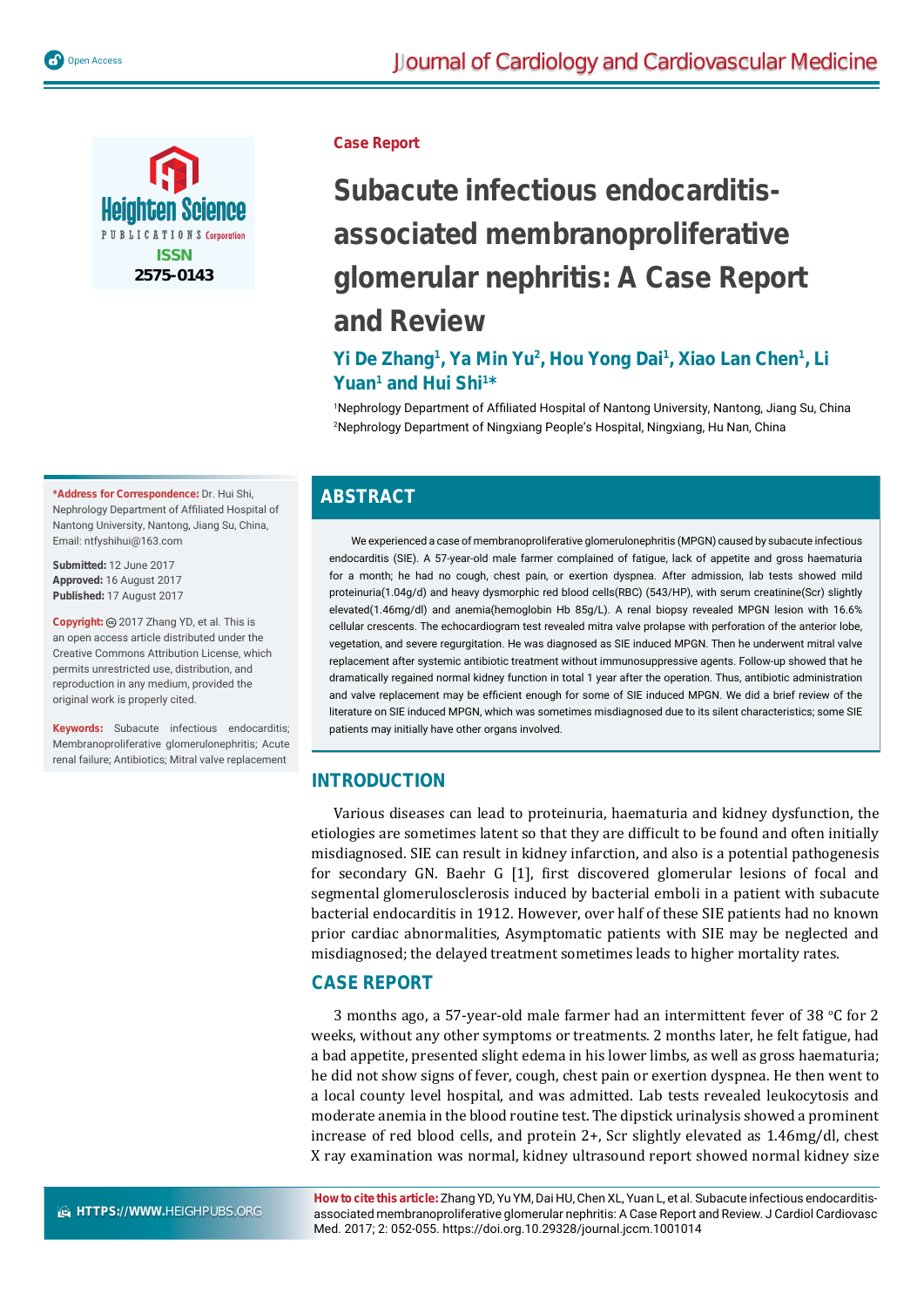

without any stones. He was diagnosed as primary chronic GN and upper respiratory tract infection, and then was treated with penicillin for 3 days; he suspended all treatment and went back home due to financial difficulties. 1 week later, the symptoms mentioned above exacerbated, so he decided to see doctors at Affiliated Hospital of Nantong University.

At the beginning, he was registered in the outpatient department of hematology because of intermittent fever and anemia. Lab tests showed Scr elevation and then he was transferred to the nephrology department.

After admission to the nephrology department on December 18, 2015, a general physical examination was done. His mental status was normal, height was 168 cm, weight was 58.4 kg, his body temperature was  $36.5$  °C, pulse rate was 96 beats/min, blood pressure was 125/76mmHg, with Anemic appearance, bilateral pulmonary breath sounds were normal, heart rate was 96 beats/min, a systolic murmur (Levine classification  $4/6$ ) at the cardiac apex radiating to the left armpit was heard. Liver and spleen were untouched, slight pitting edema was seen in his lower extremities. Both Osler nodes and Janeway lesions were not observed. He denied past history of hypertension, diabetes, lung or heart diseases, and no drug abuse.

Lab tests showed 2+ proteinuria, 4+ urine occult blood with 543 RBC/HPF, total proteinuria of 1.44g/d, urinary sediment of 4+ dysmorphic RBC. Blood tests revealed a white blood count of  $13.5 \times 10^{9}/L$ , Hb of  $85g/L$ , platelet count of  $269 \times 10^{9}/L$ , ALT of 33U/L, AST of 45U/L, albumin level of 22.3g/L, globulin level of 43.1g/L(normal range: 25-35), blood urea nitrogen level of 7.6mmol/L(normal range: 3.2-7), Scr level of 1.65mg/dl(normal range: <1.24), uric acid level of 6.6mg/dl, cystatin C of 2mg/L (<1.35) , fasting blood glucose level of 5.7mmol/L, total cholesterol level of 3.5mmol/L, hs-CRP level of 84mg/L. The blood electrolyte analysis indicated normal range of K<sup>+</sup>, Na<sup>+</sup> and Cl<sup>-</sup> levels. Cancer related biomarkers including CEA, PSA, AFP were all in normal range. Anti-hepatitis B and C antibodies, HIV antibody, ANCA, ENA, ANA were all negative, compliment C3 and C4 level were 0.45g/L(normal range:0.7-2.06) and 0.33g/L(normal range:0.11-0.61), respectively. Immunofixation electrophoresis was negative; his blood culture was negative as well.

The echocardiogram result revealed mitral valve prolapse with perforation of the anterior lobe, vegetations, and severe regurgitation, his heart function was indicated normal (Figure 1A,B). On the fourth hospital day, the renal biopsy was performed, the immunofluorescent examination showed IgG  $(2+)$ , IgM  $(3+)$ , C3  $(3+)$  deposition in the mesangial area and peripheral capillary wall. Light microscope revealed lesions of diffuse proliferative GN pattern, with 16.6% (3/18) of small cellular crescents, infiltration of mononuclear cells were observed. Based on all these data, he was diagnosed as SIE induced MPGN (Figure 1C,D).

Antibiotic therapy was carried out soon after he was admitted into the ward; we prescribed intravenous cefoperazone sodium 1.0g/d and teicoplanin 0.2g/d, and kidney function kept stable. Half a month later, he was transferred to the cardiac surgery department for mitral valve replacement on January 3, 2016. After the operation, antibiotics were continuously administered for two weeks. Due to lack of financial support, he returned home again without any further treatment but warfarin. We followed up with this patient for 1 year, his physical situation was very well, and he could undertake various kinds of work. We repeated his blood and urine sample, lab tests showed Scr level of 0.95mg/dl, trace protein and 3-4 RBC/HP by dipstick urinalysis.

#### **DISCUSSION**

Cardio renal syndrome (CRS) was well documented over the past decade, diabetes mellitus was one of the leading causes for CRS [2], and our previous research also showed that aldosterone as a critical factor took part in both cardiac and renal injury [3], however, SIE-associated GN is pathogenetically different from CRS. SIE is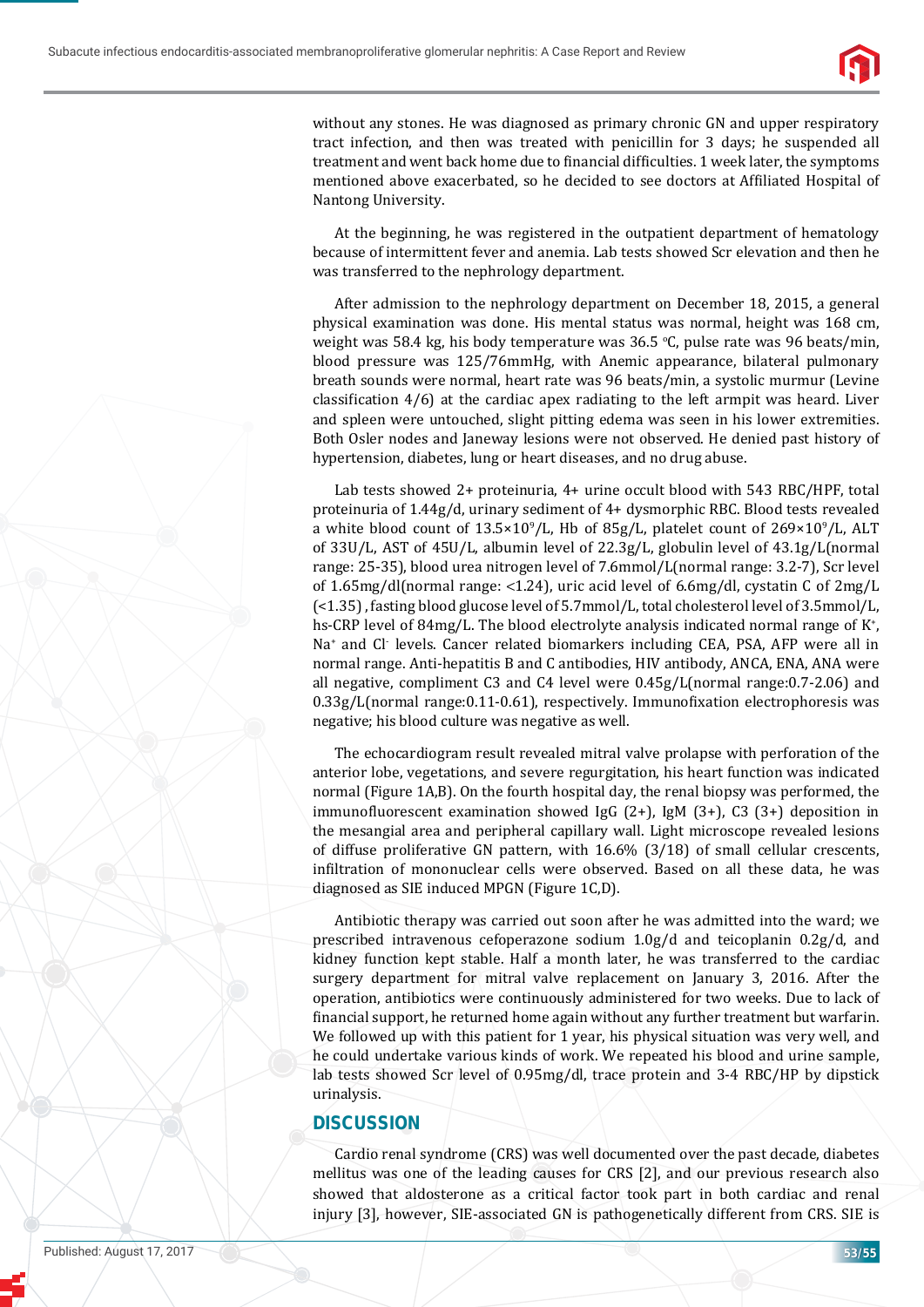



**Figure 1: A:** mitral valve prolapse with perforation of anterior lobe. **B:** mitral valve vegetation marked by black arrow heads. **C&D:** diffuse proliferation with endocapillary hypercellularity.

a common infectious cardiac disease caused by various pathogens such as bacteria, fungus and virus, and patients with heart disease are more susceptible to SIE, especially those with cardiac valvular defect. Other etiological factors include intravenous drug abuse, hepatitis C and diabetes, and the predominant organisms are streptococcal and staphylococci [4]. Blood culture is commonly positive, but occasionally negative [5]. In this case, the patient was considered to be culture-negative SIE. This disease is associated with higher mortality and poor prognosis. SIE-associated GN especially crescentic GN with renal dysfunction is an independent risk factor for mortality [6]. Over the past decades, even if antibiotics are generally used worldwide, the outcomes of SIE did not improve, and the incidence rates of SIE are on the rise worldwide [7]. Over half of SIE patients did not know of their prior cardiac abnormality, these patients may easily be misdiagnosed which may cause treatment delays, taking this case for an example, SIE diagnosis has been delayed several months due to physician's  $\mathbb{Z}$   $\mathbb{Z}$  neglect on heart auscultation.

Up to now, SIE induced renal disease is well established. The mechanisms for SIE-associated kidney involvement include two types; one is kidney infarction due to bacteria emboli occluded in the renal artery, another is secondary GN due to immunologic disarrangement. Mild to moderate normocytic and normochromic anemia was commonly presented, and hypocomplementemia was found in 56% of patients, a small portion of these patients presented ANCA antibody positive [8]. In this case, the patient actually reflected mild normocytic and normochromic anemia and hypocomlementemia. According to literature on renal pathology, the majority of SIE-associated GN types were proliferative glomerularnephritis with endocapillary proliferation and occasional filtrating leukocytes [9]. Previous research showed that crescentic GN was the most common pattern in SIE-associated GN, the second most common pattern was diffuse proliferative GN, and other patterns included mild mesangial hypercellularity without crescent and endocapillary proliferation [8]. However, SIE-associated MPGN was not common according to previous literature; we reported the case of the patient was considered SIE induced MPGN.

Based on the pathogenesis of SIE-associated GN, immuno-disarrangement of complement activation and immunocomplex formation are the triggers, which lead to diffuse proliferation of innate and extrinsic hypercellularity. In this regard, SIE